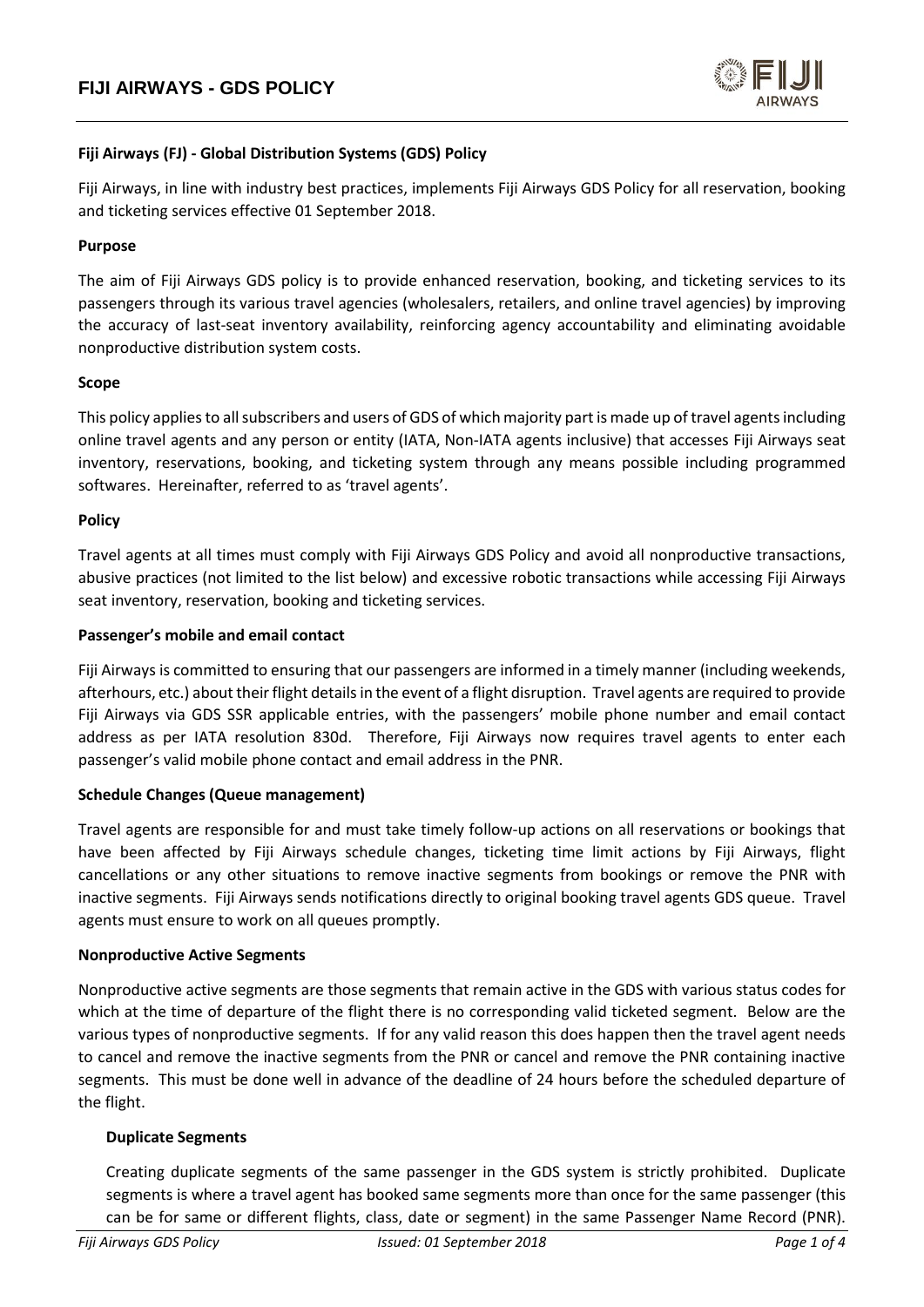

No flight segments shall be booked where it is logically impossible for a passenger to make the actual physical travel.

#### **Duplicate PNRs**

Duplicate PNRs is where a similar or same travel itinerary of the same passenger has been booked more than once in different PNRs by the same agency. This can be for same or different flights, class, date or flight segment for the same passenger. Travel agents must be accountable for creation of PNRs within their GDSs and must not create duplicate PNRs with segments that do not get ticketed and remain active within 24hours prior to departure of the respective flight.

#### **Inactive Segments and PNRs**

Travel agents must cancel all segments, bookings, or PNR instantaneously as Fiji Airways tickets are refunded or voided. Applicable exchanged segments must be cancelled as well.

#### **Waitlists**

Travel agents must not create waitlists for fare types not allowed by Fiji Airways. Waitlisted segments should be monitored on a daily basis and unsuccessful segments are cancelled and removed proactively. Fiji Airways fare rules to be checked for permitted waitlists.

#### **Passives**

Passive bookings shall be created for sole purpose of ticketing on Fiji Airways services. Booking must match in all relevant aspects form travel agents GDS to booking in Fiji Airways reservation system.

#### **Abusive Practices**

Travel agents at all times must not engage in GDS abusive practices that produce nonproductive transactions for Fiji Airways and further increase the associated distribution fees with the higher volume of these nonproductive transactions.

## **Excessive Churning**

It is an airline industry best practice to avoid or minimize repeated booking and cancellations. Travel agents must not practice churning of bookings or reservations in order to bypass the applicable fare ticketing time limit conditions. Fiji Airways will monitor the bookings versus cancellations ratio to determine excessive churning practices.

#### **Fictitious Names or Test Bookings**

Travel agents must never create and hold bookings using fake or fictitious names that do not correspond to an actual real customer. Fiji Airways live GDS system must never be used for any test bookings or training purposes.

## **Speculative Bookings**

Fiji Airways strictly prohibits travel agents from creating speculative bookings for any probable reasons.

#### **Invalid Ticketing**

Travel agents must not enter invalid or fictitious ticket numbers into the PNRs. Travel agents must ensure that same inventory class code or reservation booking designator (RBD) is used to issue ticket that has been used to create PNR.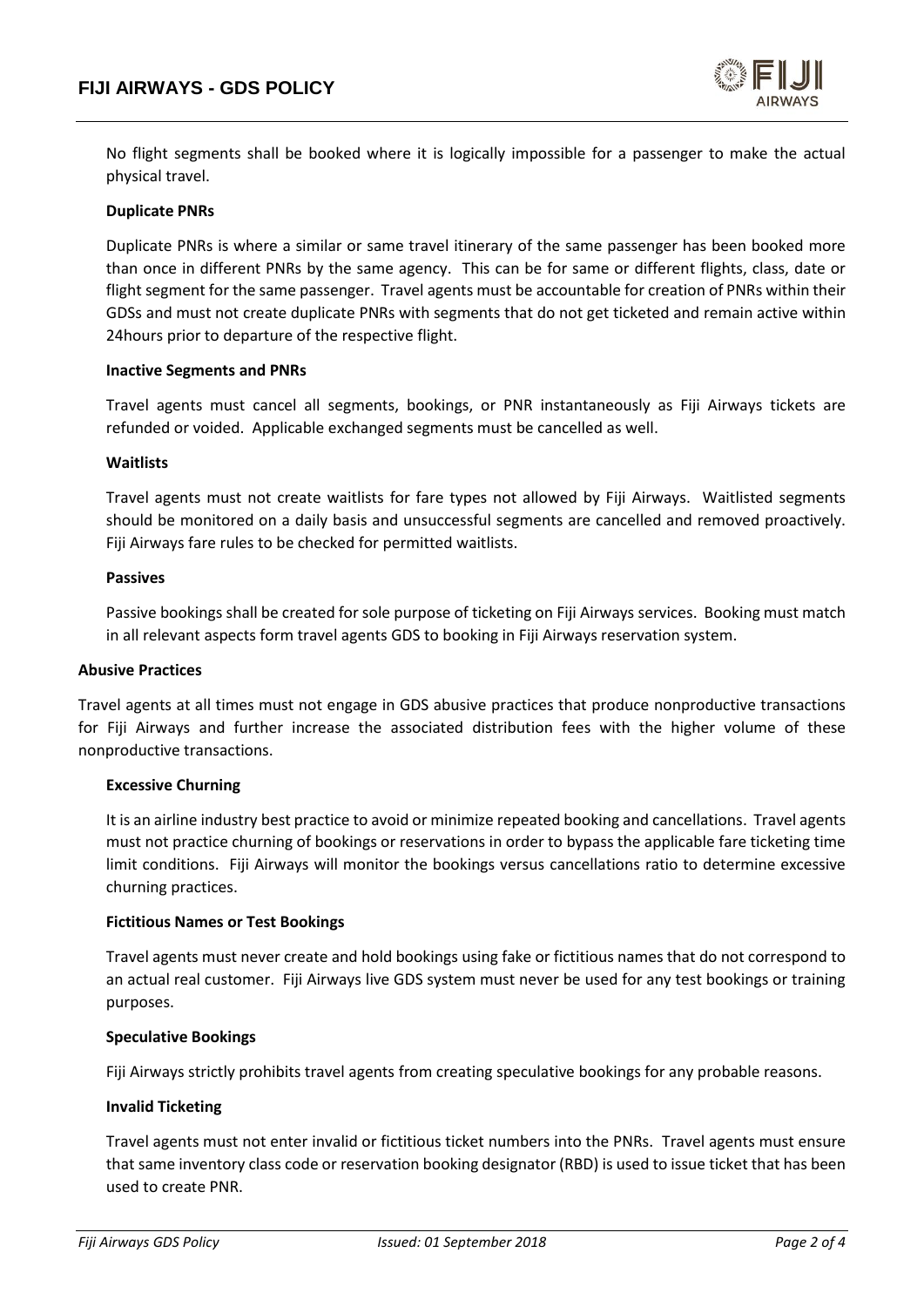

## **Ticket Revalidation**

Fiji Airways does not permit revalidation of issued FJ tickets. It is required that each ticket is reissued with collection of correct ticket reissue fee, additional fares as applicable, and relevant taxes, fees and charges.

### **Passenger Name Changes**

Travel agents must ensure that passengers are booked using the names as they appear on passports or other valid travel documents. The only exception permitted is correction of misspelt passenger name of the same person.

## **Excessive Robotic Transactions**

Travel agents must not setup robotic tools that access Fiji Airways inventory unnecessarily, therefore, generating excessive volume of availability and shopping. It must be done to generate valid sales transactions. Fiji Airways will evaluate the volume of shopping transactions versus the bookings generated by the agency.

#### **Bookings for Administrative Purposes**

A non-billable status code should be used if travel agents need to keep track of bookings for administrative purposes then. Auxiliary segments or non-billable status codes must be used to produce invoices or itineraries for administrative or accounting purposes.

#### **Married Segments and Origin Destination Controls**

Travel agents shall not manipulate Fiji Airways married segments and origin destination control logic to their advantage. Married segments are segments sold in bundles and must not be separated or unbundled. Varying inventory allocation is created for married segments as opposed to if segments were sold separately. Under no circumstance, shall travel agents split married segments or bundled segments nor manipulate GDS to circumvent journey control logic.

## **Taxes, Fees and Charges**

Travel agents shall refer to fare rules and conditions as published with the fares or in tariff notices when issuing Fiji Airways tickets. All Fiji Airways bookings must be ticketed with correct collection of applicable fares, taxes, fees, and charges including applicable travelling country's imposed taxes.

## **Ticketing Time Limit**

All Fiji Airways bookings are subject to a ticketing time limit. Travel agents shall refer to the ticketing time limit in Fiji Airways tariff notices or applicable fare rules as published along with fares. Bookings shall be cancelled by Fiji Airways should the travel agents not ticket them within the stipulated time frame. Travel agents must actively remove the cancelled segments' from their GDSs.

## **Redistribution of Fiji Airways content on GDS**

Travel agents shall not redistribute FJ Airways GDS content to third party travel agents, airlines, online or metasearch agencies and other unaffiliated websites. Third party link to Fiji Airways GDS content is also prohibited. Express approval must be obtained from Fiji Airways if travel agents need to redistribute content for other purposes rather than the prime purpose of promoting and selling Fiji Airways services.

## **Responsibilities**

Travel agents shall keep themselves and their staff educated and informed of the Fiji Airways GDS policy and should adhere to when using or accessing Fiji Airways inventory, reservation, booking and ticketing systems.